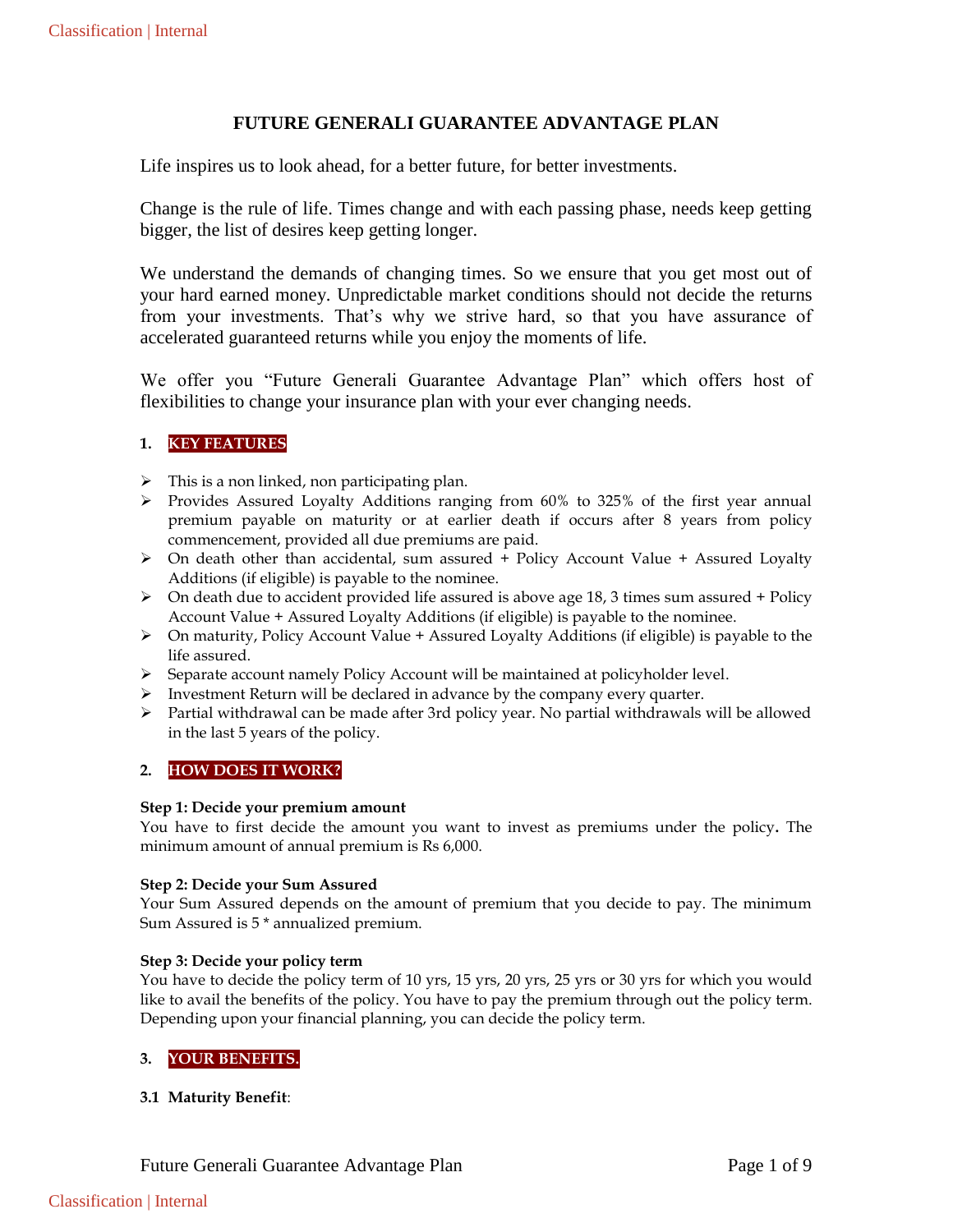On the m aturity of the policy the Policy Account Value as on the date of Maturity plus the Assured Loyalty Additions are payable to the life assured

## *3.2* **Death Benefit**

### *Prior to Risk Commencement*

In an unfortunate demise of the life assured either natural or due to accident, prior to the commencement of risk under the policy, we will pay the Policy Account Value plus Assured Loyalty Additions (if eligible) to the nominee.

#### *After Risk Commencement*

### Death other than accidental

In an unfortunate demise of the life assured after the commencement of risk,

 the Sum Assured *plus* the Policy Account Value *plus* Assured Loyalty Additions (if eligible) are payable to the nominee.

#### Death due to accident

In an unfortunate demise of the life assured due to an accident after attaining age 18 years,

 3 times Sum Assured *plus* the Policy Account Value *plus* Assured Loyalty Additions (if eligible) are payable to the nominee.

#### *Note:*

- *No additional accidental death benefit is payable under the policy if the life assured is a minor at the time of death*
- $\triangleright$  If the proposer predeceases the life assured during the minority of the life assured, no benefit will *be payable. A new Proposer may be appointed.*
- *The Date of Commencement of Risk would be the date of issue of first premium receipt. If life assured is below age 10 at the time of policy issuance, risk under the policy will commence from the later of*
	- *The policy anniversary falling after life assured attains 10 years of age*
	- *2 policy years after commencement of the policy*

### **3.3 Assured Loyalty Additions**

On maturity of the policy, the life assured receives the Assured Loyalty Additions as a percentage of first year premium depending upon the policy term. Assured Loyalty Addition is available at maturity if the policy is in force. After the 8th policy anniversary, if death occurs anytime before the maturity date and the policy is in force at time of death, assured loyalty addition is available. The Assured Loyalty Additions are as under

| <b>Policy Term</b> | <b>Assured Loyalty Additions</b> |  |
|--------------------|----------------------------------|--|
|                    | (as % of First year Premium)     |  |
| 10 years           | 60%                              |  |
| 15 years           | 110%                             |  |
| 20 years           | 165%                             |  |
| 25 years           | 265%                             |  |
| vears              | 325%                             |  |

Eligibility Condition; The Assured Loyalty Additions are payable on in-force policy at maturity or at earlier death after 8 years from policy commencement.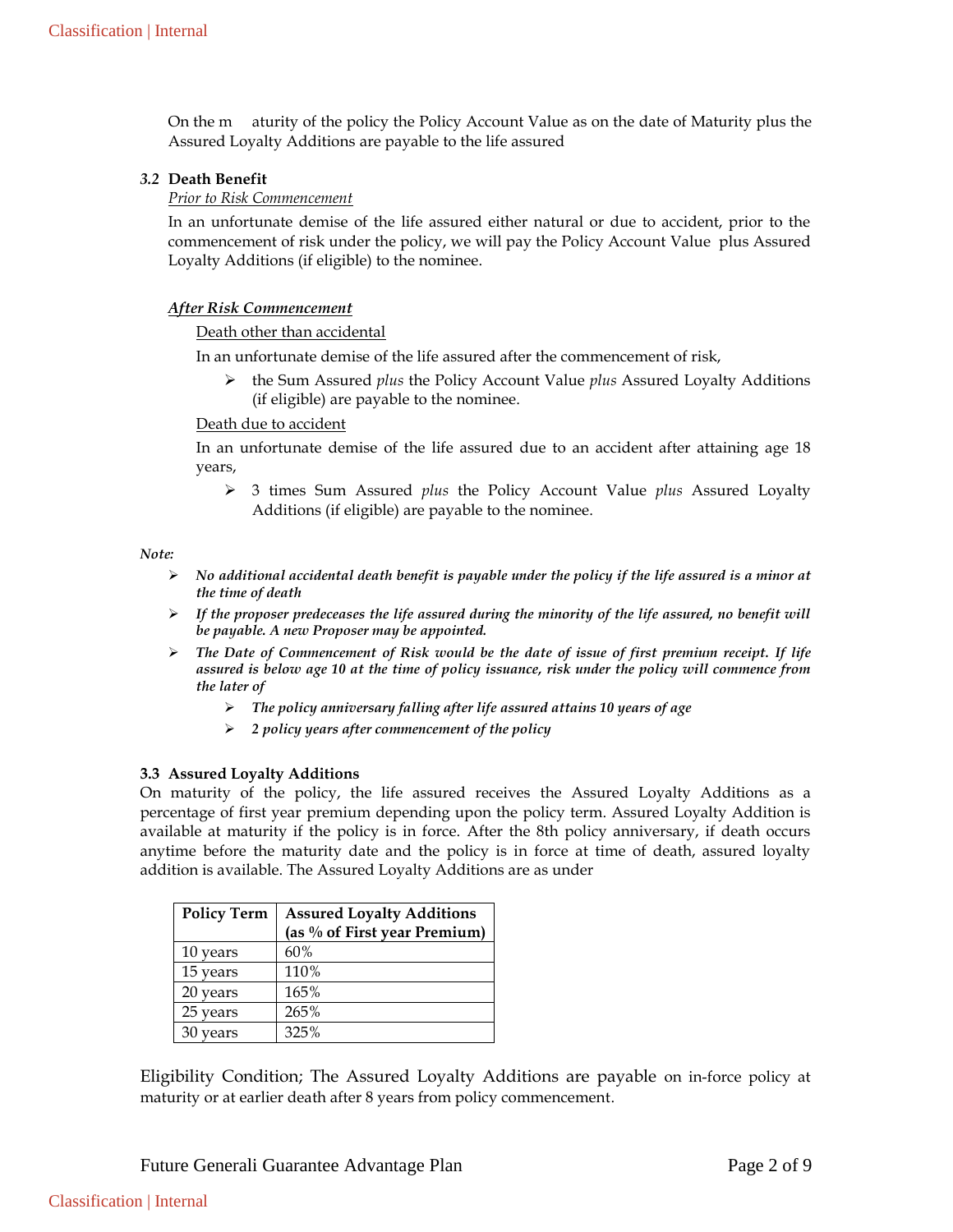# **4 INVESTMENT RETURN**

Interest rate will be declared for each quarter in advance for the next 3 months i.e. January to March, April to June, July to September and October to December. The interest applying the declared rate will be accrued to the Policy Account every month.

The interest rate is guaranteed for the quarter for which it is declared, for existing Policy Account Value. However for new premiums, (Whether from existing policies or new policies), it is not guaranteed and can change in case of extreme fluctuations in interest rate. In that case the company will declare a new rate applicable to the new premiums for the rest of the quarter.

# **5 POLICY ACCOUNT VALUE (PAV)**

From the premium paid, the allocation fee gets deducted and the balance Premium is invested in Policy Account Value. All applicable fees will be deducted from the PAV at every monthly anniversary of the policy.

# **6 FLEXIBILITY UNDER YOUR PLAN:**

- **6.1 Surrender:** Surrender can be made any time during the policy term. If policy is surrendered before the end of 3 policy years, the surrender value equal to Policy Account Value less applicable surrender penalty and Market Value Reduction (MVR) if applicable will be kept frozen on date of surrender & no subsequent fees will be deducted & that surrender value will be paid at completion of 3 years. Assured Loyalty Additions are not payable on surrender.
- **6.2 Partial Withdrawal:** The policy holder can make partial withdrawals only after completion of 3 full policy years. One partial withdrawal is allowed per policy year. The minimum amount that can be withdrawn is Rs.2,000/- (in multiple of '000). The maximum amount that can be withdrawn per year is 10% of the Policy Account Value. Partial withdrawals are not allowed in the last 5 years of the policy.

Partial withdrawal can be made if the attained age of the life assured at the time of withdrawal is 18 years or above, or by the proposer during his/her lifetime if the life assured is a minor.The PAV after a partial withdrawal should be at least equal to one year's annualized premium.

Partial withdrawal is subject to surrender penalty & Market Value Reduction (MVR), if applicable.

**6.3 Decrease in Sum Assured:** A decrease in sum assured is allowed subject to minimum conditions under the plan. However, the premium will not be reduced and remain same.

# **7 FEES / PENALTY UNDER YOUR POLICY**

## **7.1 Allocation Fees**

The allocation fees are deducted from the premium amount at the time of premium payment and the remaining premium will be invested in the Policy Account for Accrual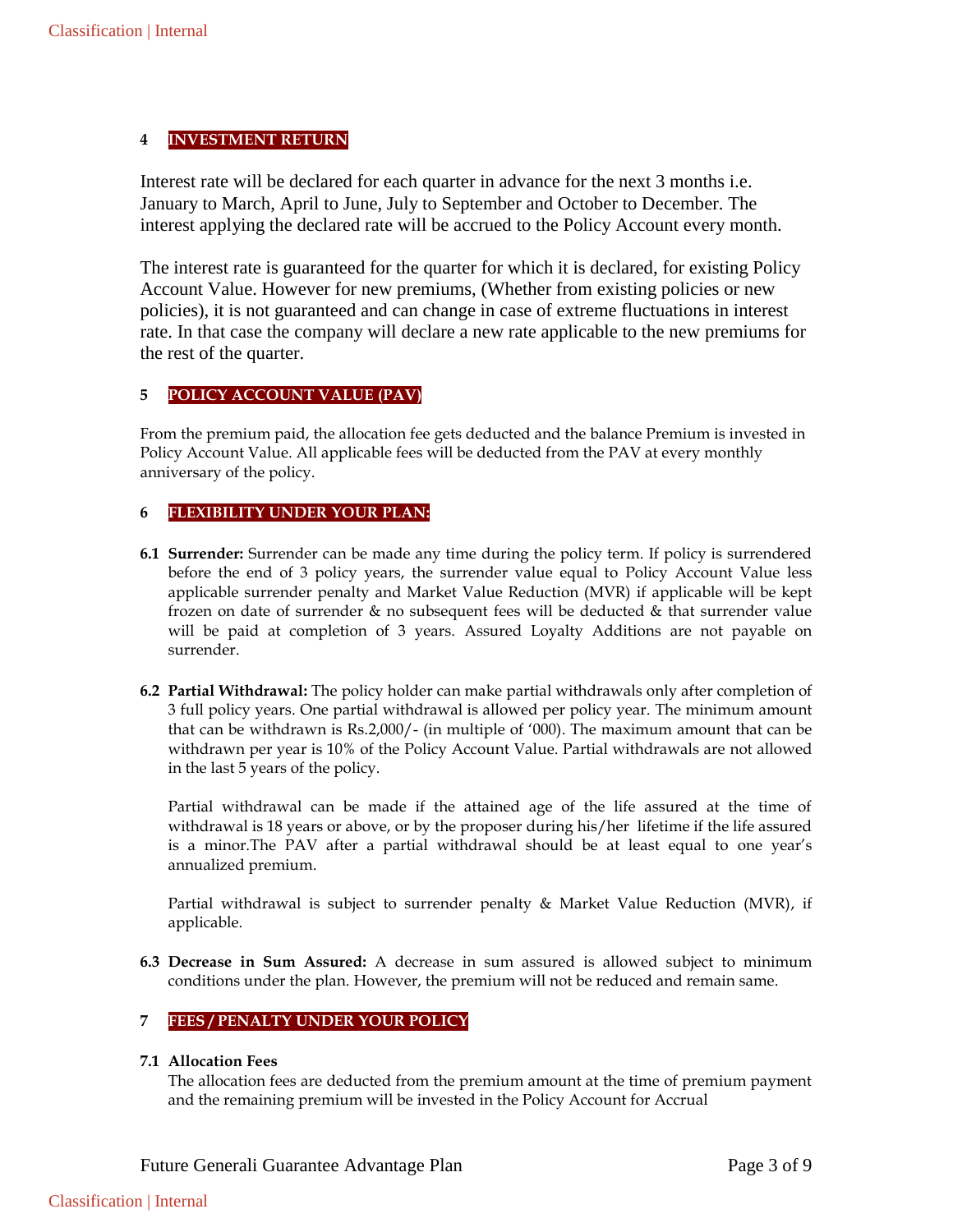| Policy<br><b>Term</b> | 1st year | 2nd $&$ 3rd<br>vear | 4th - 10th<br>vear | 11th year<br>onwards |
|-----------------------|----------|---------------------|--------------------|----------------------|
| 10                    | 15%      |                     |                    |                      |
| 15                    | 60%      |                     |                    |                      |
| 20                    | 78%      | 8%                  | 2%                 | Nil                  |
| 25                    | 78%      |                     |                    |                      |
| 30                    | 78%      |                     |                    |                      |

The allocation fees is as per the table below

The allocation fee is subject to service tax (if any).

### **7.2 Investment Management Fees**

An account administration fees is levied @1.25% p.a. on policy account. It is applied using 1/12<sup>th</sup> of the annual fees and is deducted from the Policy Account on each monthly anniversary. The fee is subject to service tax (if any).

### **7.3 Policy Administration Fees**

For first policy year – Rs.480 per annum From the second policy year onwards: Rs 720 per annum

It is levied using 1/12th of the annual fees and is deducted from the Policy Account on each monthly anniversary

The fee is subject to service tax (if any).

**7.4 Insurance Fees –** Below mentioned are the sample insurance fees for lives for 1000 sum assured.

|                  |  | 4<br>∽    |  |
|------------------|--|-----------|--|
| $\cdots$<br>tees |  | ∽<br>⊃.∪∪ |  |

- **7.5 Partial Withdrawal Fees:** One partial withdrawal is allowed per policy year. And is subject to surrender penalty and MVR as applicable at the time of withdrawal.
- **7.6 Surrender Penalty:** On Surrender of the Policy Account Value, the Surrender value shall be obtained after applying the surrender Penalty as under

| No of Completed Policy Years                | Surrender Penalty as a % of Policy Account Value |
|---------------------------------------------|--------------------------------------------------|
| Year 1 or less                              | 100%                                             |
| More than 1 but less than or equal to 2 yrs | 50%                                              |
| More than 2 but less than or equal to 3 yrs | 35%                                              |
| More than 3 but less than or equal to 4 yrs | <b>20%</b>                                       |
| More than 4 but less than or equal to 5 yrs | 10%                                              |
| More than 5 years                           | Nil                                              |

The surrender value is subject to **Market Value Reduction factor.**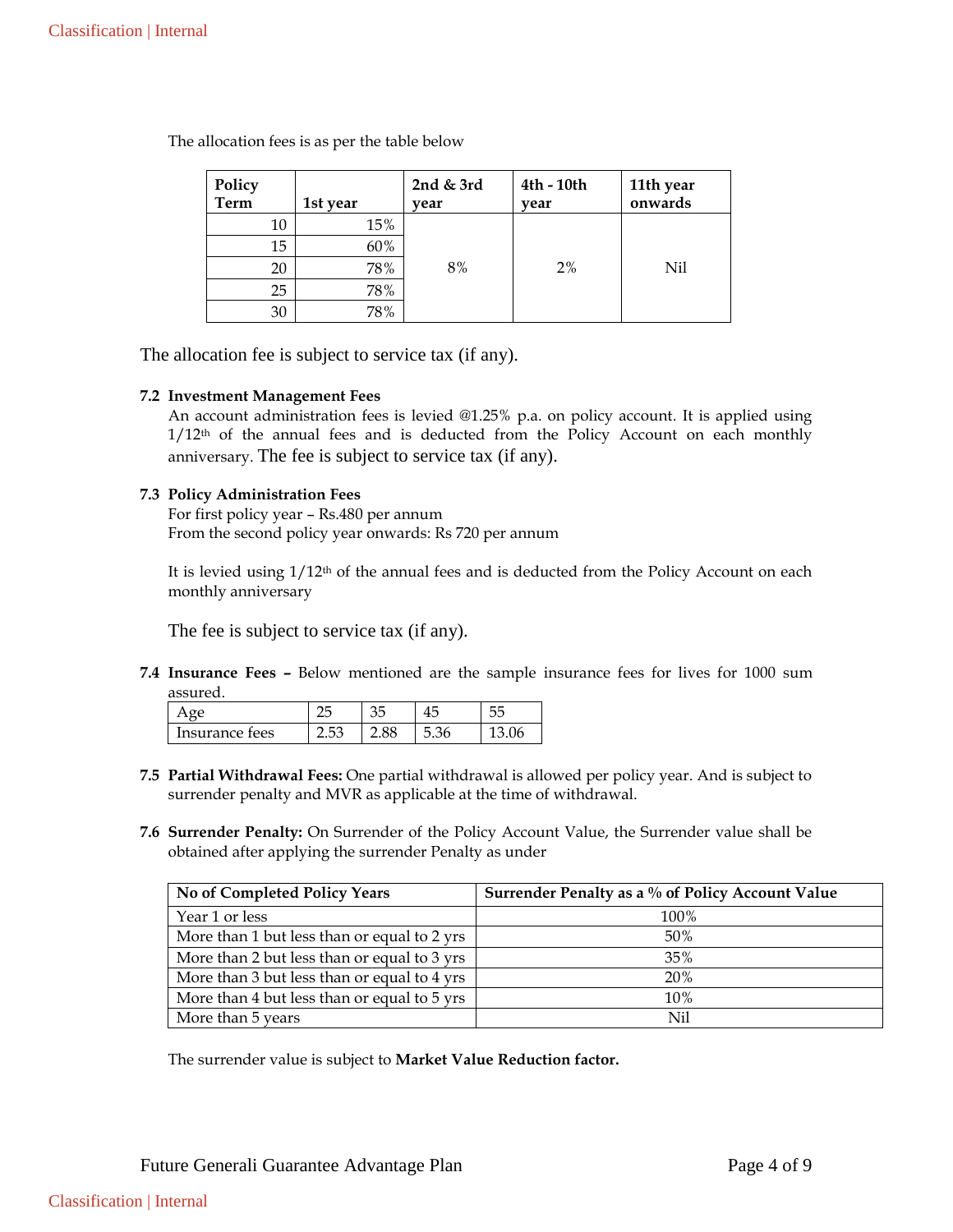Fluctuations in market interest rate bring in volatility in value of assets in the portfolio of this plan. Surrender of policies after erosion in portfolio value affects the interests of continuing policyholders. To avoid this, Market Value Reduction (MVR) will be applied on surrender, if required.

The **Market Value Factor (MVR)** factor is given by the formula as under,

MVR = 1 – Market value / Book Value

**7.7 Miscellaneous Fees:** A fee of Rs 250 per alteration is levied on any alterations such as change in premium mode etc. The fee is expressed as flat amount and deducted from the Policy Account at the time of alterations. The fee is subject to service tax (if any)

# **8 ELIGIBILITY CRITERIA:**

| Minimum - Maximum Entry         | Minimum: 0 years (as on last birthday)                               |                        |  |
|---------------------------------|----------------------------------------------------------------------|------------------------|--|
| Age                             | Maximum: 60 years (as on last birthday)                              |                        |  |
| Minimum - Maximum Age at        | 18 years to 70 Years                                                 |                        |  |
| Maturity                        |                                                                      |                        |  |
| <b>Premium Paying Frequency</b> | Yearly & Half-Yearly                                                 |                        |  |
| <b>Policy Term</b>              | 10 yrs, 15 yrs, 20 yrs, 25yrs & 30yrs. The policy term shall be      |                        |  |
|                                 | such that the life assured is a major at the time of maturity of the |                        |  |
|                                 | policy                                                               |                        |  |
| <b>Premium Paying Term</b>      | Equal to Policy Term                                                 |                        |  |
| <b>Minimum Sum Assured</b>      | 5 times Annual Premium                                               |                        |  |
| <b>Maximum Sum Assured</b>      | M*First Year Annual Premium, where M is a factor which               |                        |  |
|                                 | depends upon the age at entry (of the life assured)                  |                        |  |
|                                 |                                                                      |                        |  |
|                                 | Age at Entry (last birthday)                                         | <b>Multiple Factor</b> |  |
|                                 | 0 to 40 years                                                        | 25                     |  |
|                                 | 41 to 45 years                                                       | 15                     |  |
|                                 | 46 to 50 years                                                       | 10                     |  |
|                                 | 51 to 60 years                                                       | 5                      |  |
|                                 |                                                                      |                        |  |
|                                 | The maximum sum assured that can be opted for under this             |                        |  |
|                                 | plan is Rs 25 lakhs.                                                 |                        |  |
| Minimum / Maximum Premium       | Minimum                                                              |                        |  |
|                                 | Yearly - Rs 6,000/-                                                  |                        |  |
|                                 | Half yearly - $\text{Rs } 3,000$ /-                                  |                        |  |
|                                 |                                                                      |                        |  |
|                                 | Maximum Annual Premium - Rs 5 lakhs                                  |                        |  |
|                                 |                                                                      |                        |  |

# **9 OTHER FEATURES:**

**9.1 Free Look period**: If you are not satisfied with the terms and conditions under your policy, you may cancel the policy within the free look period of 15 days from the date of receipt of the policy document. We will refund the premium paid subject to the deduction of the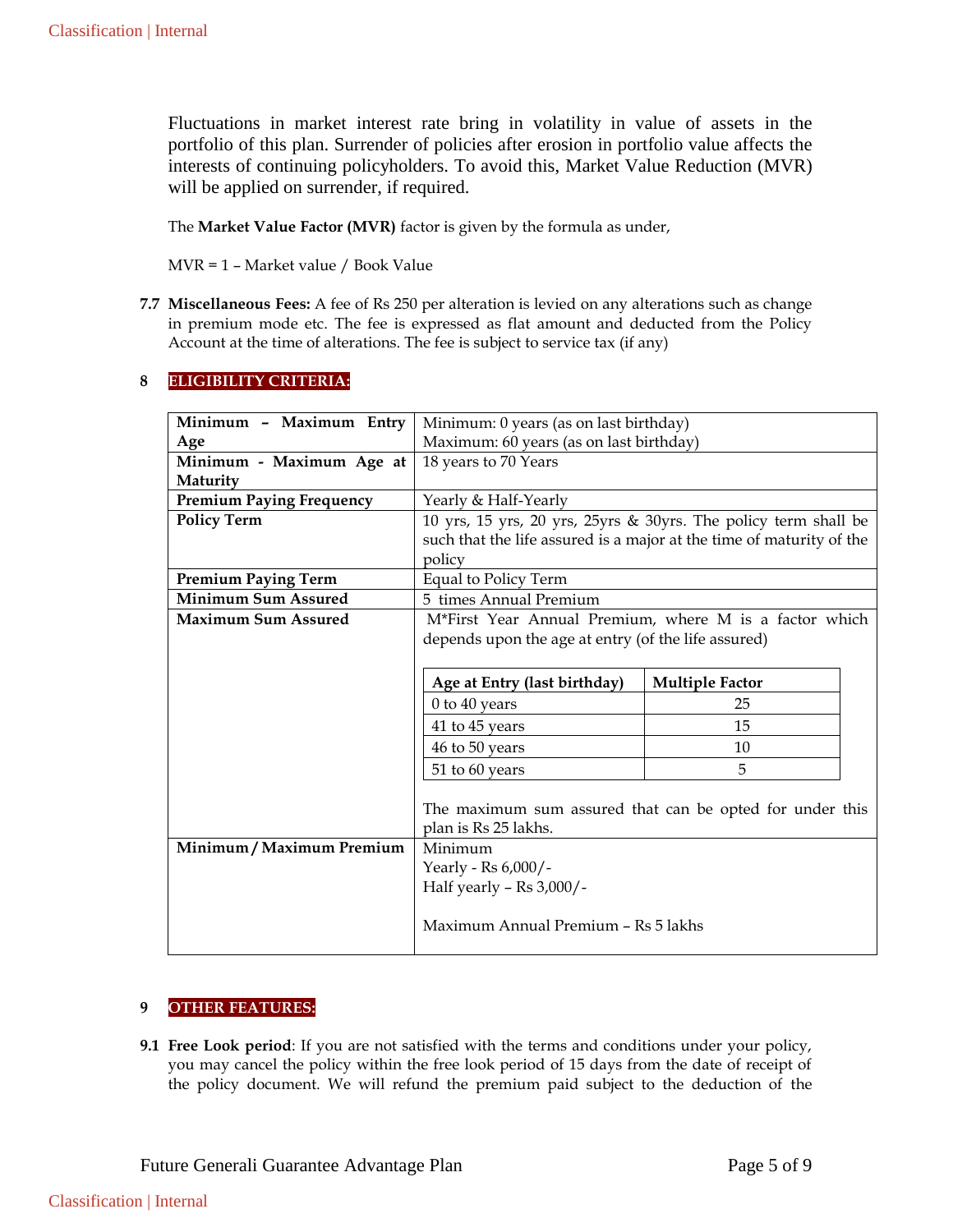proportionate risk premium for the period of cover, the expenses incurred by us towards medical examination, if any, and stamp duties.

- **9.2 Grace Period:** A grace period of 30 days from the premium due date will be allowed for payment of yearly, half yearly premiums. The policy will remain in force during the grace period. If any premium remains unpaid at the end of the grace period, the policy shall lapse. The policy benefit thereafter would have no further value except as provided under the nonforfeiture provisions.
- **9.3 Premium Discontinuance:** If premiums are not paid in the days of grace, a policy lapses. The following will apply based on the number of years' premiums paid before lapse.

### **Discontinuance of due premiums before completion of 3 policy years:**

If all the due premiums have not been paid within the days of grace, the insurance cover  $\&$ inbuilt accidental death benefit shall cease immediately. The policy will continue to accrue interest as and when due and all fees other than insurance fees will continue to be deducted.

A policy may be revived within the revival period of 2 years from the due date of first unpaid premium.

In case the policy is not revived during this period, the policy shall be terminated and the surrender value, if any, shall be paid at the end of the period allowed for revival.

If a policyholder surrenders a policy before the end of 3 years from the date of commencement, the surrender value will be calculated as on the date of surrender and the amount will be kept frozen with the insurer and the same will be payable on completion of three policy years. The policy will take no further part in the investment performance. No subsequent fees will be deducted for such a policy.

#### Treatment of such policies in valuation of liabilities:

During the revival period, a provision will be made for liabilities arising out of likely future revivals of these policies.

### **Discontinuance of due premiums after payment of at least 3 years' premiums:**

If all the due premiums have been paid for at least three consecutive years and subsequent premiums are unpaid, a policy may be revived within the revival period of 2 years from the due date of first unpaid premium.

During this limited period for revival, the insurance cover under the base plan shall be continued by levying appropriate fees. The cover under the inbuilt accidental death benefit will also continue. The policy will continue to accrue interest as and when due. All applicable fees will continue to be deducted

At the end of the allowed period for revival, if the policy is not revived, the policy shall be terminated by paying the surrender value. However, the life insurance cover and in built accidental death cover under the plan may continue, if so opted to by the policyholder, by levying appropriate fees until the surrender value does not fall below an amount equivalent to one full year's premium. The policy will continue to accrue interest as and when due.

When the PAV reaches an amount equivalent to one full year's premium, the policy shall be terminated by paying the PAV.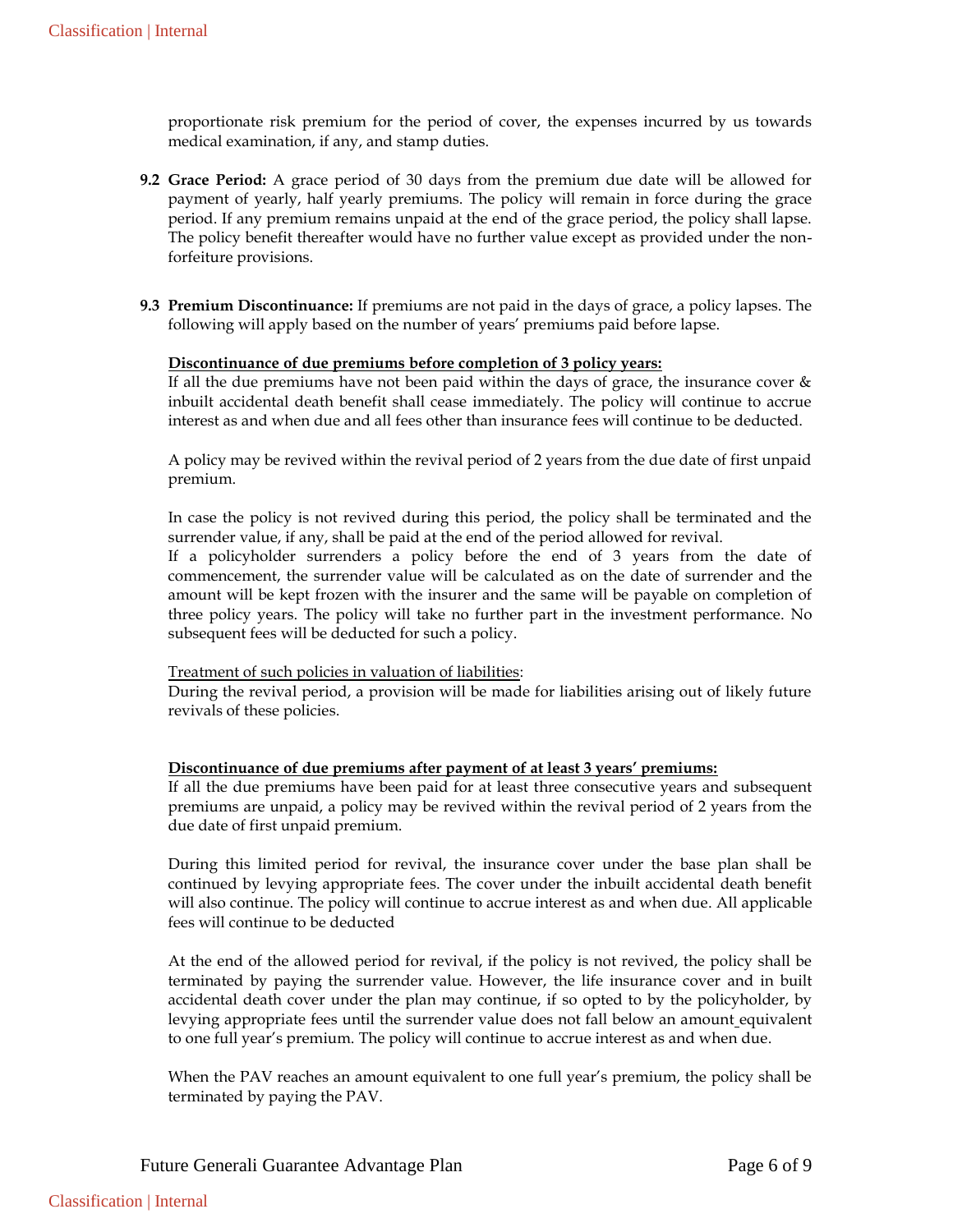Assured loyalty Additions are not payable in any payment made to a policy in which premium is discontinued.

- **9.4 Revival:** If premiums are not duly paid within the period of grace and the policy is not surrendered, the policy may be revived for full benefits within a period of two years from the due date of first unpaid premium and before the date of maturity while the life assured is still alive. The revival will be considered on receipt of
	- $\triangleright$  A written application from the policyholder along with the proof of continued insurability of the life assured as specified by the Company from time to time and
	- $\triangleright$  On payment of all due premiums.

The revival will be effected at company's discretion and subject to such terms and conditions as the company in its discretion may decide. On revival all the due premiums shall be payable subject to any underwriting requirement.

A lapsed policy shall continue to participate in the Quarterly Investment Return for the existing amount in the PAV.

**9.5 Nomination & Assignment:** Provided the policyholder is the life assured, he / she may, at any time before the policy matures for payment, nominate a person or persons as per Sec 39 of the Insurance Act 1938, to receive the policy benefits in the event of his / her death

The Policyholder can also assign the Policy to a party by filing in a written notice to us. The assignment should either be endorsed upon the Policy itself or documented by a separate instrument signed in either case by the Assignor stating specifically the fact of assignment. Only the entire policy can be assigned and not individual benefits or any part thereof. Any assignment shall automatically cancel a nomination except any assignment in favour of the Company.

### **9.6 Tax Benefits**

Tax benefits are available as per prevailing tax laws. Please consult your tax advisor for the same.

## **10 EXCLUSIONS & OTHER RESTRICTIONS**

**No benefit will be payable in respect of any condition arising directly or indirectly through or in consequence of the following exclusions and restrictions -**

#### **Suicide Exclusion**

If the life assured commits suicide within one year from the risk commencement date or revival date, if revived, whether sane or insane at that time, the Policy shall be void and the Company will not pay any claim by virtue of this Policy.

### **For benefit under Accidental Death**

No benefit will be payable in respect of any condition leading to accidental death arising directly or indirectly from, through or in consequence of the following exclusions:

- (i) Arising out of self inflicted injury, suicide, or death whilst under the influence of intoxicating alcohol, or narcotic substances;
- (ii) Arising out of riots, civil commotion, rebellion, war (whether war be declared or not), invasion, hunting, mountaineering, steeple chasing or racing of any kind, bungee jumping, river rafting, scuba diving, paragliding or any such adventurous sports or hobbies;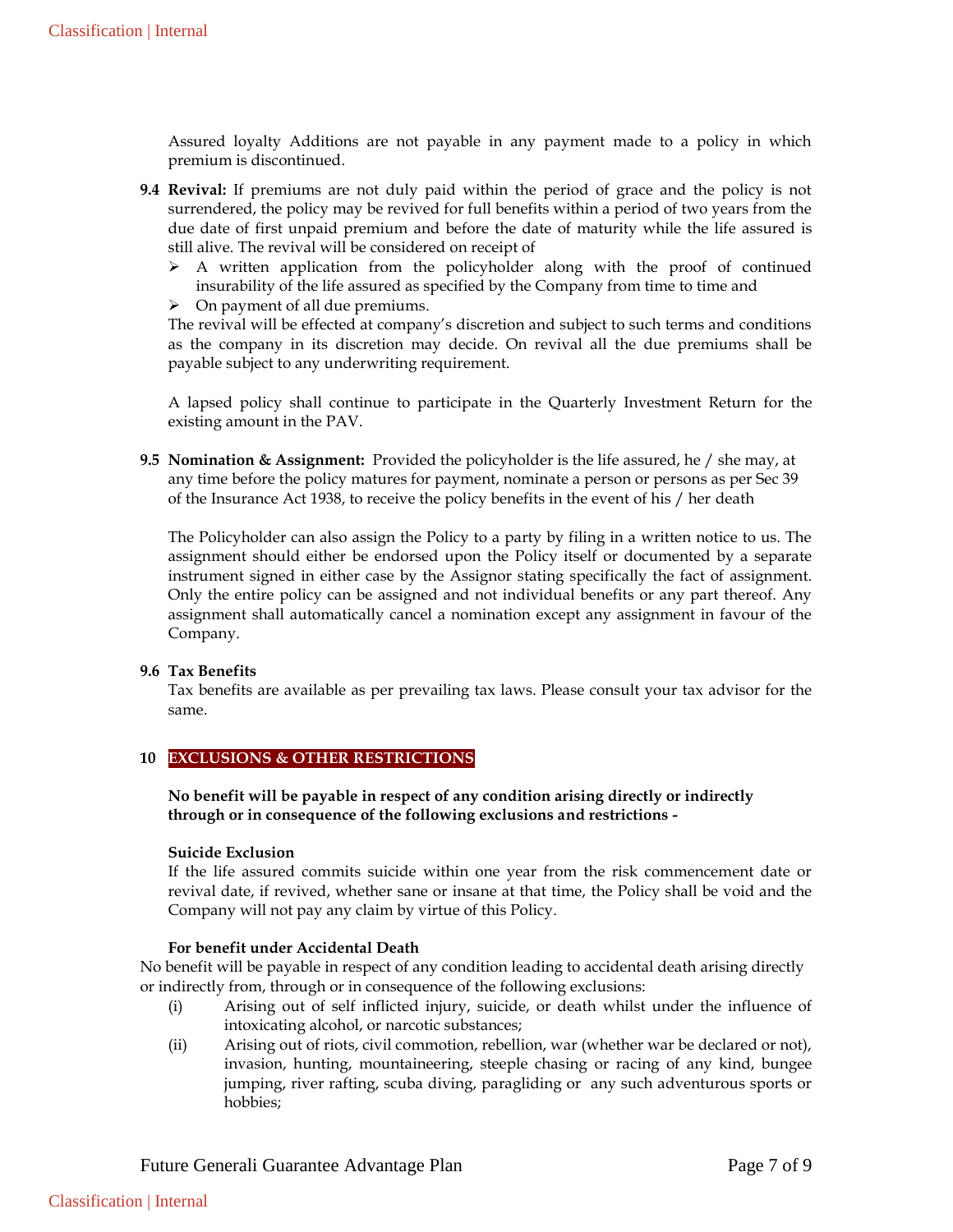- (iii) As a result of the *life assured* committing any breach of law;
- **(IV)** Arising from employment of the *life assured* in the armed forces or military service of any country at war (whether war be declared or not) or from being engaged in duties of any para-military, security, naval or police organization; and
- **(V)** As a result of accident while the *life assured* is engaged in aviation or aeronautics in any capacity other than that of a fare-paying, part-paying or non-paying passenger, in any aircraft which is authorized by the relevant regulations to carry such passengers and flying between established aerodromes.

## **11 VARIABILITY OF THE FEES**

- $\triangleright$  The allocation fees are guaranteed.
- $\triangleright$  The policy administration fee can be increased by not more than 5% per annum since inception.
- $\triangleright$  The company may change the investment management fees from time to time.
- > Insurance fees are guaranteed.
- $\triangleright$  The surrender penalties are guaranteed.
- $\triangleright$  The 10% cap on partial withdrawal is subject to change, subject to IRDA approval.

A month's notice will be given to the policyholder in case of an increase of fees whenever fees can be increased. The increase, if any, will apply from the policy anniversary coinciding with or following the increase.

Any change in amount or rate of fees as stated above will be subject to IRDA approval.

#### **Prohibition on Rebates:**

#### **Section 41 of the Insurance Act, 1938 states:**

**(1)** No person shall allow or offer to allow, either directly or indirectly, as an inducement to any person to take or renew or continue an insurance in respect of any kind of risk relating to lives or property in India, any rebate of the whole or part of the commission payable or any rebate of the premium shown on the policy, nor shall any person taking out or renewing or continuing a policy accept any rebate, except such rebate as may be allowed in accordance with the published prospectuses or tables of the insurer:

**Provided** that acceptance by an insurance agent of commission in connection with a policy of life insurance taken out by himself on his own life shall not be deemed to be acceptance of a rebate of premium within the meaning of this sub-section if at the time of such acceptance the insurance agent satisfies the prescribed conditions establishing that he is a *bona fide* insurance agent employed by the insurer.

(2) Any person making default in complying with the provisions of this section shall be punishable with fine which may extend to five hundred rupees.

### **Non-Disclosure:**

### **Section 45 of Insurance Act, 1938 states:**

No policy of life insurance effected before the commencement of this Act shall after the expiry of two years from the date of commencement of this Act and no policy of life insurance effected after the coming into force of this Act shall, after the expiry calf two years from the date on which it was effected be called in question by an insurer on the ground that statement made in the proposal or in any report of a medical officer, or referee, or friend of the insured, or in any other document leading to the issue of the policy, was inaccurate or false, unless the insurer shows that such statement was on a material matter or suppressed facts which it was material to disclose and